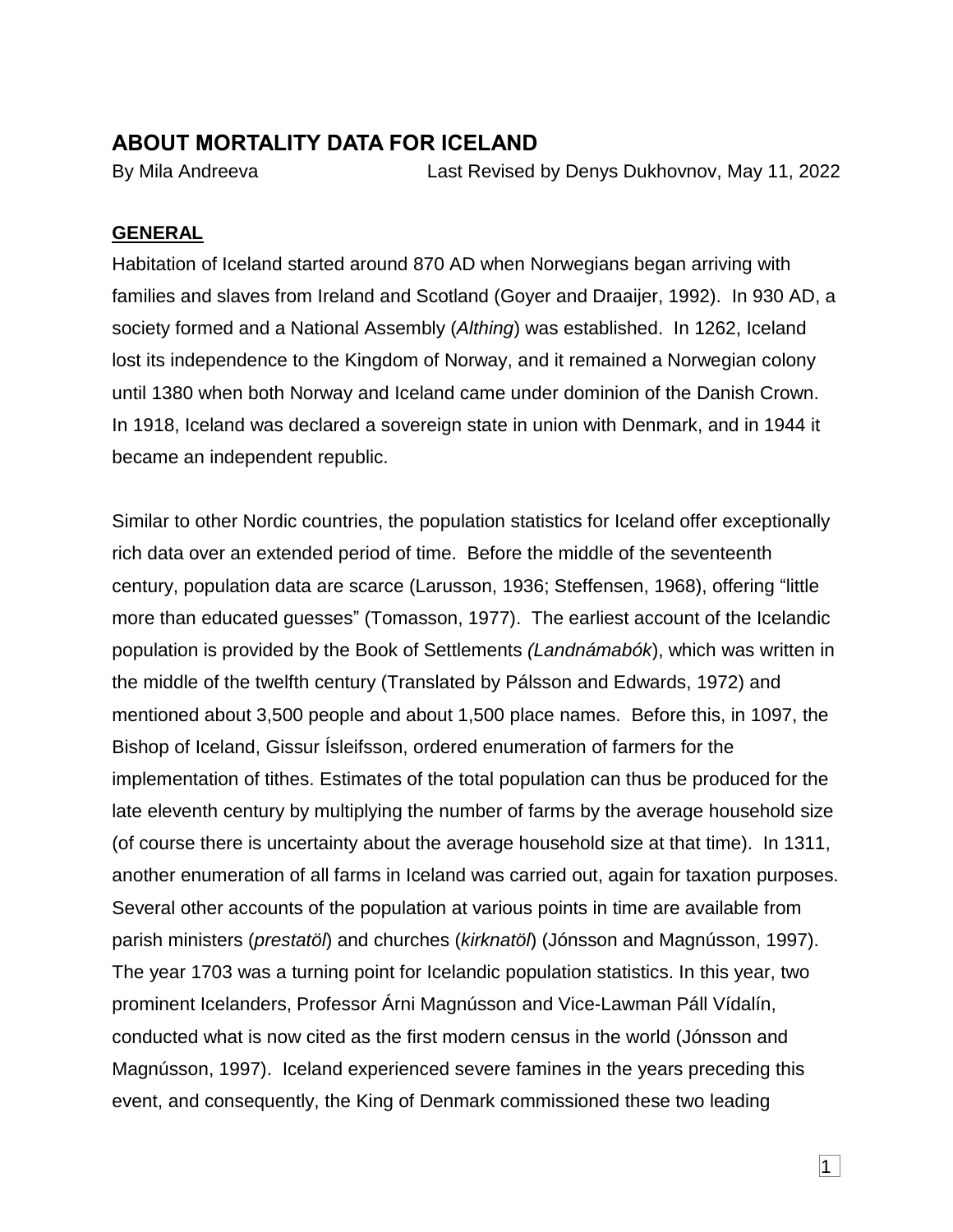Icelanders to travel throughout the country in order to provide an account of the current situation. This census covered the entire population of Iceland (50,358 people) and recorded the names of individuals. Only a short summary of this census was published in 1780, and for many years the records were considered lost. It was rediscovered *in toto* in the Danish National Archives in 1914 and published by the Statistical Bureau of Iceland in the years 1924–1947 (Tomasson, 1977).

During the period 1769–1901, censuses for Iceland were conducted by the Danish government along with the Danish censuses. The only exception was the census of 1785, which was taken two years earlier in Iceland than in Denmark because of the need to investigate devastation caused by the Laki volcano eruption. As of 1910, Icelandic censuses were conducted and processed exclusively in Iceland. The census of 1910 was conducted by the Department of Finance, and subsequent censuses were carried out by Statistics Iceland. A complete list of censuses is given in Appendix II.

Another turning point in Icelandic population statistics occurred in 1952. Just as Iceland was the first country to conduct a modern census, so it was the first country to abandon censuses. In this year, the National Population Register was established in Iceland. A special census on October 16<sup>th</sup>, 1952, together with the general census of December 1<sup>st</sup>, 1950, served as a basis for the population register. After that, the process of collecting population statistics became continuous. This register is updated by means of notices of address changes, the reporting of births, marriages, deaths and other events. Starting with 1953, population estimates have been published based on tabulations from the population register.

The collection of vital statistics in Iceland began in the seventeenth century. As in other Nordic countries, parish registers (*kirkjubækur*) have been kept in some parishes since the late seventeenth century. In 1735, collection of vital statistics became compulsory. The two Icelandic bishops were required to collect annual records of births and deaths from all parishes. In 1746, detailed instructions to maintain parish registers (*prestsþjónustubækur*) (e.g. how the registration of births, confirmations, marriages, and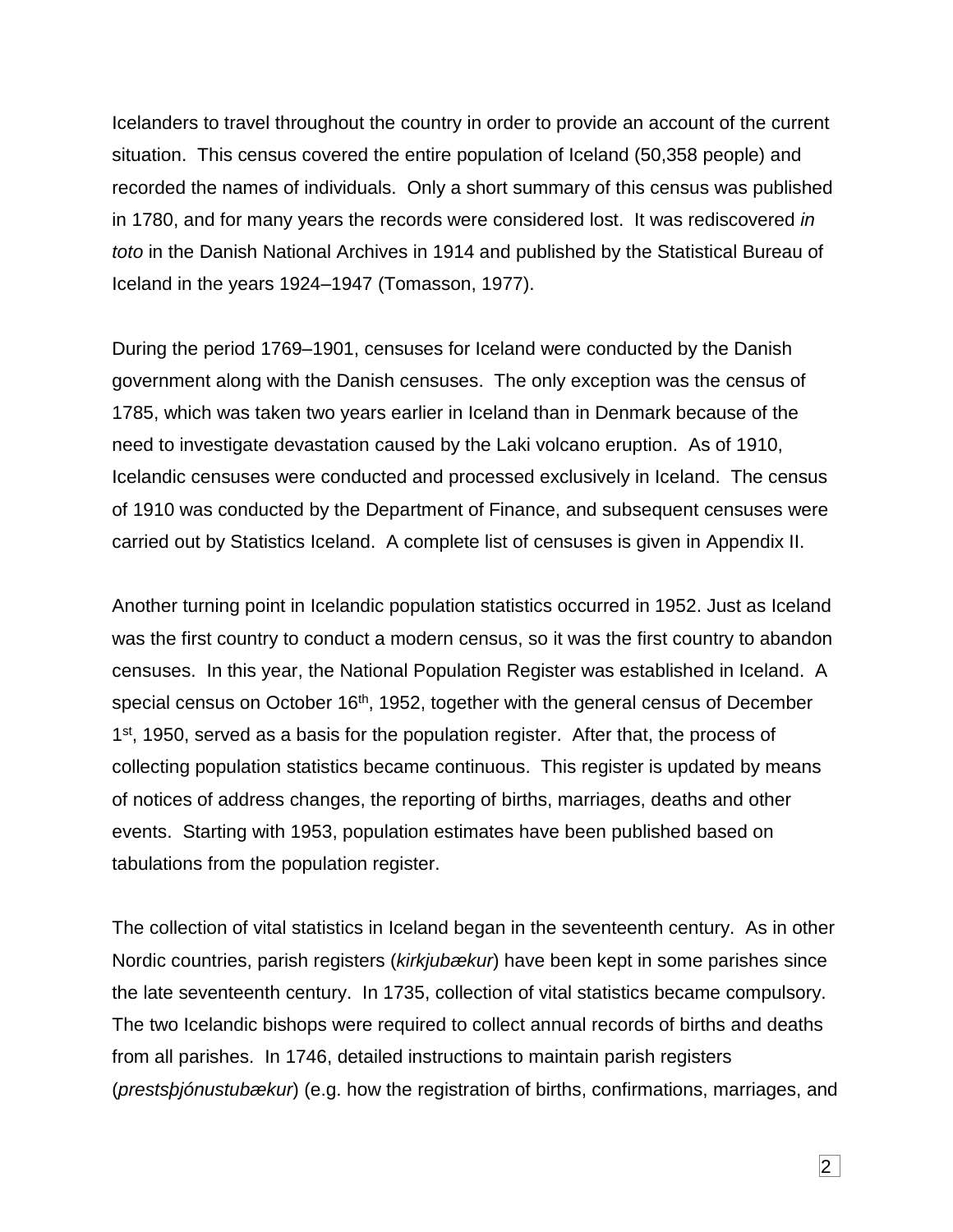deaths was to be carried out) were distributed to all parsons. Together with parish registers, the parishes were required to maintain catechetical registers (*sóknarmannatöl,* formerly *húsvitjanabækur*) where the names, ages, literacy, and general Christian knowledge of the parishioners were recorded. Vital statistics were first published in the journal *Rit þess íslenska lærdómslistafélags* over the years 1786–96. Theublication of the vital statistics was sporadic until 1858 when the data became available from *Skýrslur um landshagi* on a regular basis. More information on the sources of population and vital statistics can be found in Jónsson and Magnússon (1997).

#### *Specific Episodes in Iceland Demographic History*

An overview of Icelandic demography from the time of settlement to the late 20<sup>th</sup> century is provided by Tomasson (1977). It seems that the settlement of Iceland took place in a favorable climatic period, and over the first few centuries of settlement the population increased. This growth, however, was frequently interrupted by famines and other natural calamities. Several references to such "bad years" are included in the Book of Settlement (*Landnámabók*). In 975–76, for example, there was "a great famine winter in Iceland in heathen days, the severest there has been in Iceland. Men ate ravens then and foxes, and many abominable things were eaten which ought not to be eaten, and some had the old and helpless killed and thrown over cliffs." In 1057–58, there was "another year of dearth", and in 1118 "there was a great famine in Iceland". There are also references to the harsh years in the Icelandic Saga and in various historical documents dating from the twelfth and thirteenth centuries.

Starting in the late thirteenth century (around the time when Iceland came under the dominion of the Norwegian Crown), there was a period of worsening climate and longterm population decline. It would not be an exaggeration to say that over the next few centuries Icelanders barely managed to survive. The size of the population was largely determined by how well the grass grew. The worsening climatic conditions resulted in less fodder for cattle, which in turn led to more frequent famine.

 $|3|$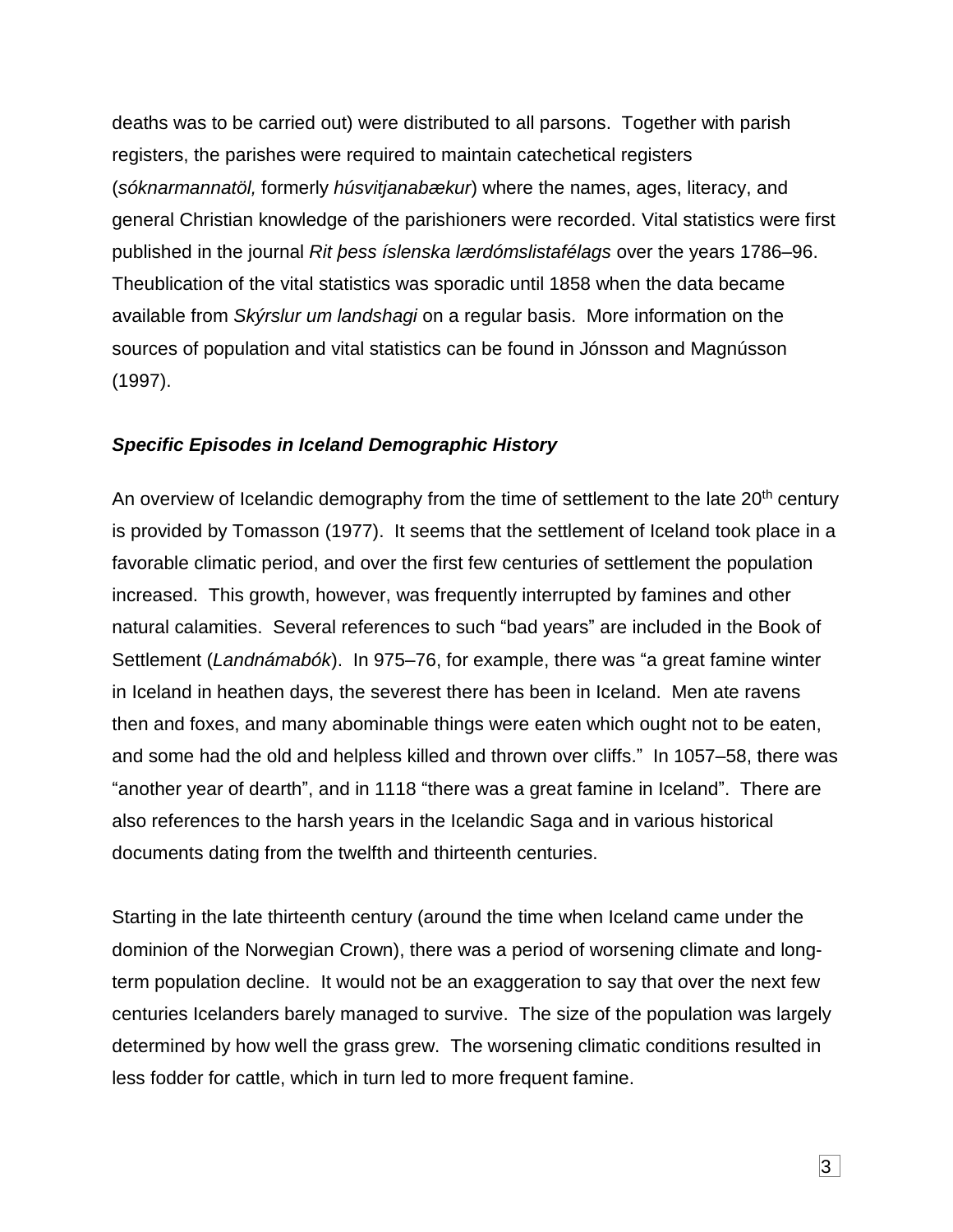According to Sigurdur Thorarinsson (1944), the period of 1270–1390 was characterized by a particularly high frequency of harsh years. Shortly afterwards, in 1402, the epidemic of the bubonic plague (the Black Death) finally reached Iceland, killing about two-thirds of the population (Ziegler, 1969). Three hundred years later, another great disaster, the smallpox epidemic of 1707, swept over the country. About one-third of the entire population (about 18,000 people) died. The total population of Iceland is believed to have declined to 33,000 people, the lowest number ever since the island was settled (Tomasson, 1977).

The remainder of the eighteenth century brought even more suffering and distress. It is considered the worst century among all eleven centuries of Icelandic history. According to Magnús Stephensen (1808), "During this century Iceland experienced 43 years of distress due to cold winters, ice floes, failure of fisheries, shipwrecks, inundations, volcanic eruptions, earthquakes, epidemics and contagious diseases among men and animals which often came separately, but often in connection with and as a result of one another."

The summer of 1783 brought the third worst catastrophe in Icelandic history. On June 8<sup>th</sup>, 1783, a 25-kilometers-long basaltic fissure, with 130 craters opened at Laki (*Lakagígar*). This eruption is thought to be one of the biggest, or even the biggest, eruption in historical times. It produced about  $14.7 \text{ km}^3$  of basalt lava covering approximately 565 km<sup>2</sup>. The volume of tephra emission was about 12.3 km<sup>3</sup>. Clouds of ashes and gas reached the Faroe Islands, and even mainland Europe. Haze resulting from the eruption was observed as far away as Lisbon and Budapest. The aerosol buildup caused the average temperature in the Northern Hemisphere to drop by as much as 1°C, resulting in extremely cold winters following the eruption (Thordarson and Self, 1993; Wikipedia, 2004)[.http://en.wikipedia.org/wiki/Lakagigar](http://en.wikipedia.org/wiki/Lakagigar) An account of these days is provided by the parish priest, Jón Steingrímsson, who became famous because of his so-called *fire sermon* in the village of Kirkjubæjarklaustur located near the Laki eruption: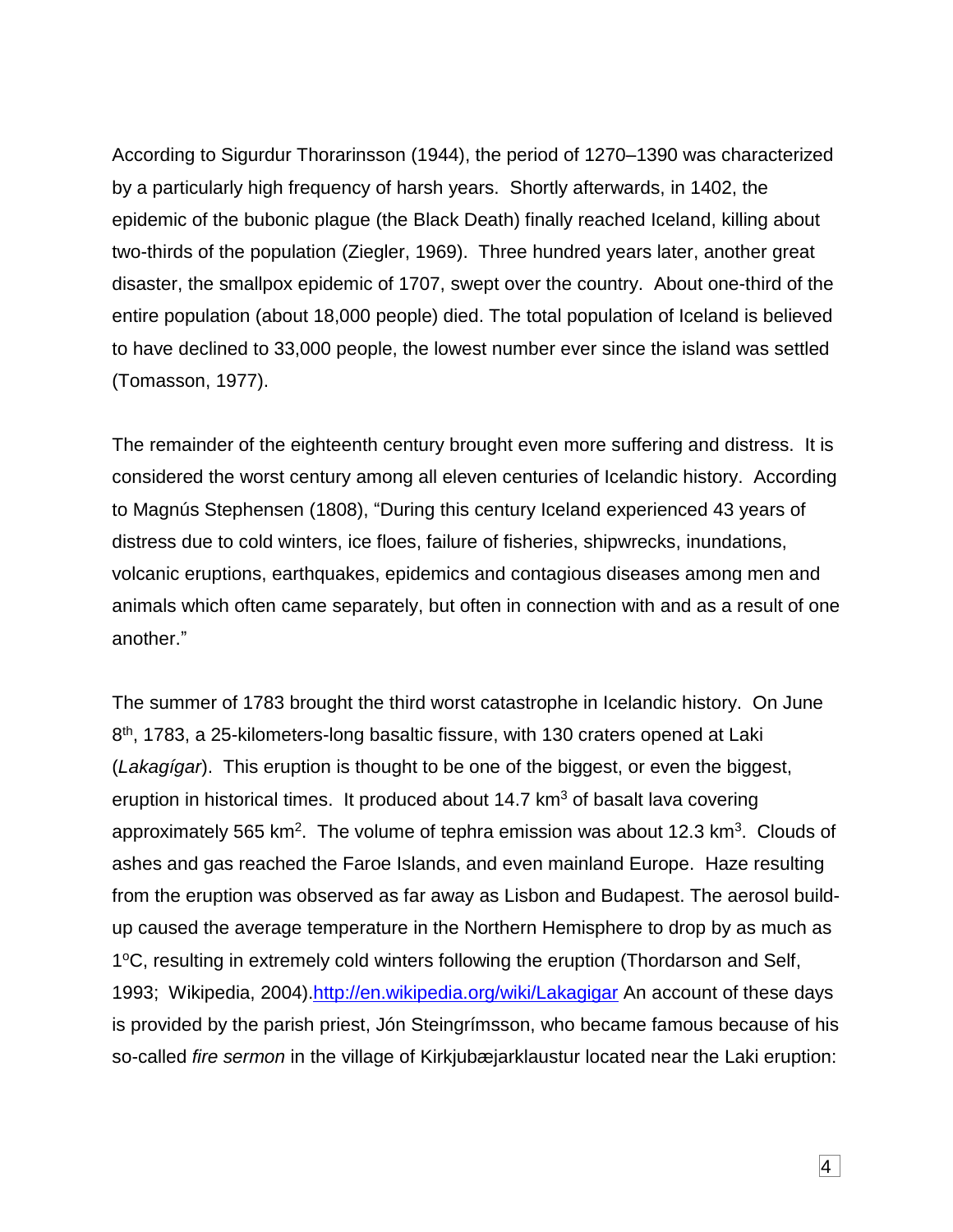"*This said week, and the two prior to it, more poison fell from the sky than words can describe: ash, volcanic hairs, rain full of sulfur and salt peter, all of it mixed with sand. The snouts, nostrils, and feet of livestock grazing or walking on the grass turned bright yellow and raw. All water went tepid and light blue in color and gravel slides turned gray. All the earth's plants burned, withered and turned gray, one after the another, as the fire increased and neared the settlements*." (Steingrímsson and Kunz, 1998).

The immediate effect of this disaster on the population of Iceland was the destruction of about 37 farms, leaving about 400 people without shelter. As the eruption continued, the situation worsened. Most of the grasslands were destroyed by volcanic ash and acid rain, leading to a great loss of livestock caused mainly by fluorine poisoning. By the end of 1784, approximately 77% of all horses had perished, as did 53% of all cattle, and about 82% of all sheep. The resulting famine and diseases claimed the lives of 9,336 persons in 1784 and 1785, about one-fifth of the total population (Stephensen, 1808; Thorarinson, 1944). The aftermath from the Laki eruption was so horrendous that the Danish government conducted a special census in 1785 and seriously considered evacuation of the remaining Icelanders to the heathlands of the Jutland Peninsula [\(http://encarta.msn.com/text\\_761551693\\_\\_1/Iceland.html\)](http://encarta.msn.com/text_761551693__1/Iceland.html). According to the 1785 census, the total population of Iceland dropped to 40,623, one of the lowest figures in Icelandic history.

The mortality situation began to improve in the middle of the nineteenth century. Natural catastrophes became less frequent, population was steadily growing and life expectancy at birth began an almost uninterrupted increase. Nonetheless, epidemics of infectious diseases, claiming the lives of infants and children, were still very common. One of the deadliest outbreaks was a measles epidemic that swept the country in 1846, raising the infant mortality rate to an unprecedented level of 611 deaths per thousand live births. In 1869, epidemics of diphtheria and croup struck the country causing life expectancy level at birth to drop to about 20 years of age (estimate from the Human Mortality Database). These diseases were more dangerous for children than for infants, and at that time, the two illnesses (diphtheria and croup) were grouped under a common name, *barnaveiki,* due to problems of diagnosis. Another outbreak of measles in 1882 was the main reason for the extremely high infant mortality rate in that year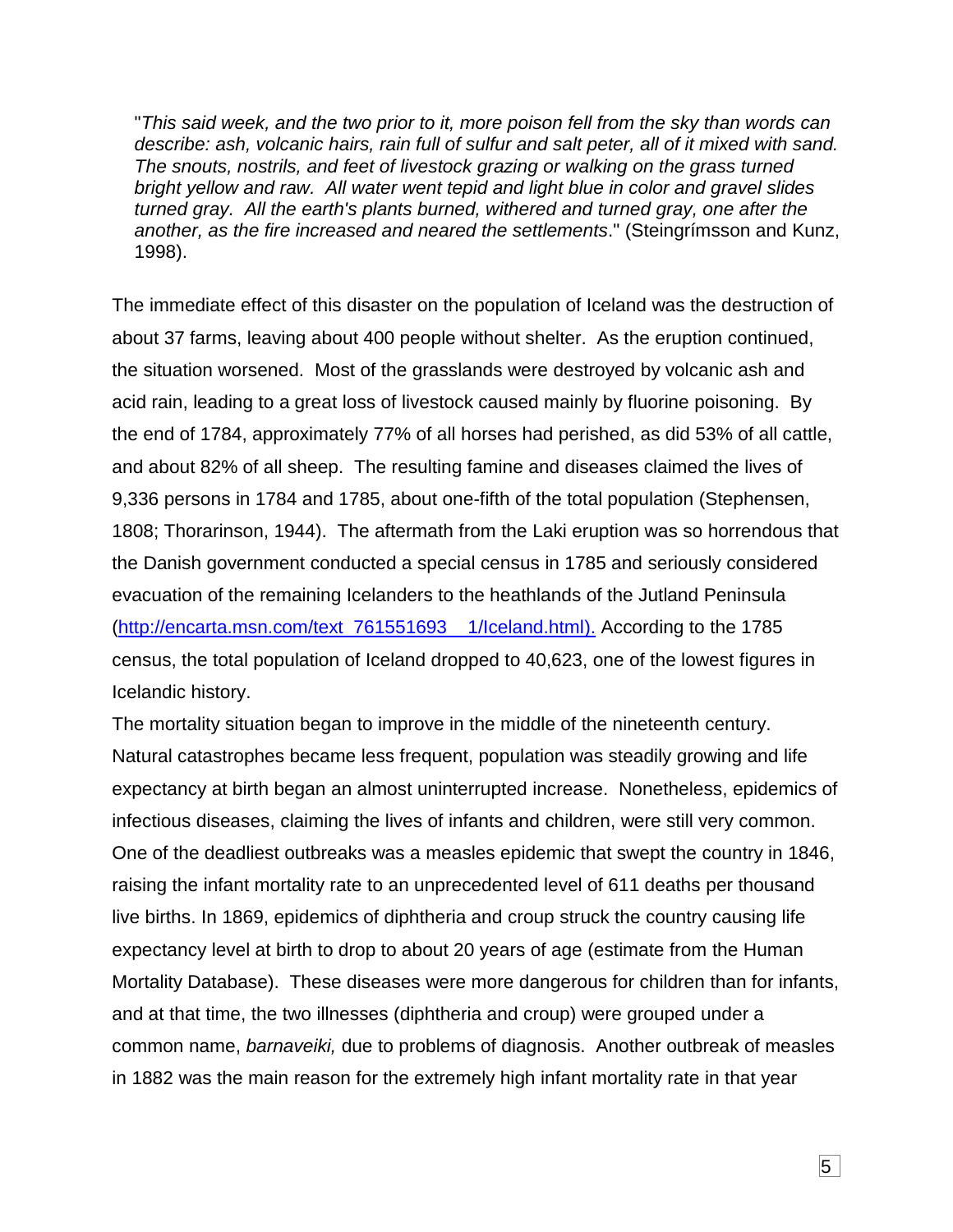(0.439) (Guttormsson and Garðarsdóttir, 2002). Together with the following year, 1883, this period was perhaps the last severe mortality crisis of the nineteenth century. In 1882–83, in addition to the measles epidemic, ice off the Icelandic coast significantly lowered the temperature, causing famine accompanied by a cholera epidemic (Tomasson, 1977).

At the end of the nineteenth century, a rapid transition to lower mortality took place. Over the period from 1870 to 1915, infant mortality rates dropped to record low levels, and by 1915 they were comparable with the lowest rates observed in Europe at that time (Guttormsson and Garðarsdóttir, 2002). Life expectancy gains were also extraordinarily high. Several decades later — for a few years in the 1940s, 1950s, and 1960s, and especially during the decade of 1974—1984 — Iceland became a world leader in life expectancy at birth (Oeppen and Vaupel, 2002).

Iceland has experienced large swings in foreign migration during the 1990s and 2000s. The country became a member of the European Economic Area (EEA) in 1994, which facilitated immigration of EU countries' citizens (Eydal and Guðbjörg, 2009). Beginning in 2004, a large influx of persons migrated to Iceland to take advantage of the economic boom and as a response to labour demand for the construction of large industry plants (Ministry of Social Affairs, 2007; Roto and Rasmussen, 2010). According to the OECD, the net flow of foreign migration peaked in 2006-2007 before declining in the following years due to the financial crisis that hit the country particularly hard at the end of the 2000s. During years 2009-2011, net migration was negative but it became positive again in 2012.

#### *Sources of Data*

Most of the raw data on population size were received directly from Statistics Iceland. Population estimates by single year of age from December 31<sup>st</sup>, 1840 to December 31<sup>st</sup>, 1995 are also available from a publication by Jónsson and Magnússon (1997). These estimates are completely consistent with the data received from Statistics Iceland except for the years 1952–1961 when minor differences are found. The source of these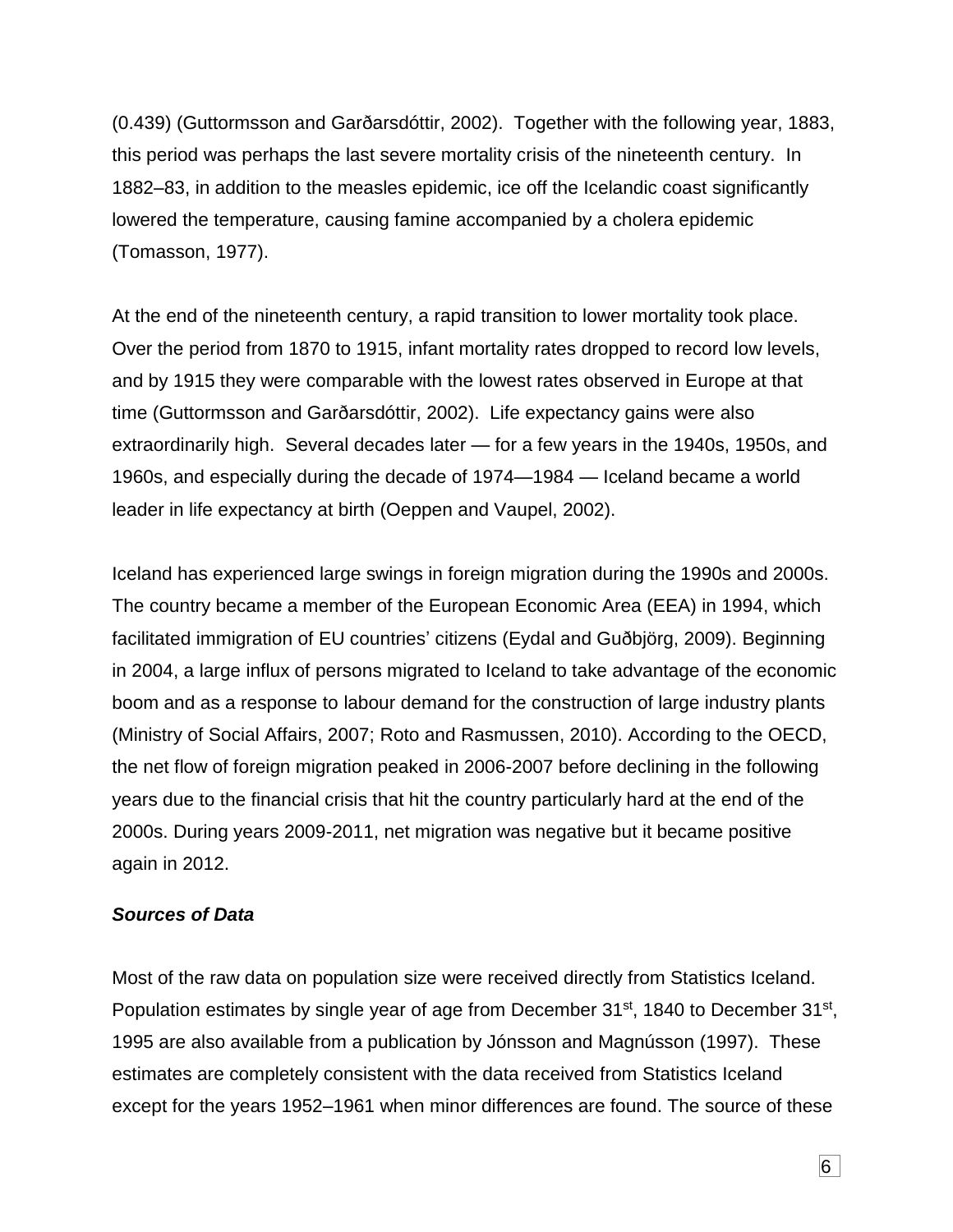discrepancies is currently being investigated. No information has been found regarding how these estimates were derived. This is particularly a concern for historical periods when data on deaths are only available aggregated by five-year age groups, and the original population counts are based on censuses. For recent years, population estimates are available from electronic publications, which are disseminated via the web site of Statistics Iceland [\(http://www.statice.is\)](http://www.statice.is/).

Data on deaths were also received directly from Statistics Iceland. Death data for the years 1838–1980 are available by five-year age groups only, and they appear to be identical to the data provided on the CD-ROM accompanying the publication by Jónsson and Magnússon (1997). Data for later years are provided by single year of age and by year of birth. Death counts are generally consistent with those provided by Jónsson and Magnússon (1997) except for several small differences.

Death counts for years 2016-2020 have been processed using a combination of data from Eurostat and from Statistics Iceland. Eurostat provides aggregated death counts by single year of age, birth cohort and year of registration for ages 0-99 and deaths in the open age interval 100+ years while Statistics Iceland provides aggregated death counts by single year of age and year of registration but not by birth cohort up to 110. We have thus used the Eurostat data for all ages below 100 and data from Statistics Iceland for ages 100+ years. The same method has been used retroactively to the 2016 mortality data. This is the procedure that is likely to be used in the foreseeable future, as Statistics Iceland declined to process such individual data requests, given it already shares the data directly with Eurostat for dissemination to third party audiences.

### **TERRITORIAL COVERAGE**

There were no significant territorial changes in Iceland during the period covered by the Human Mortality Database.

## **DEATH COUNT DATA**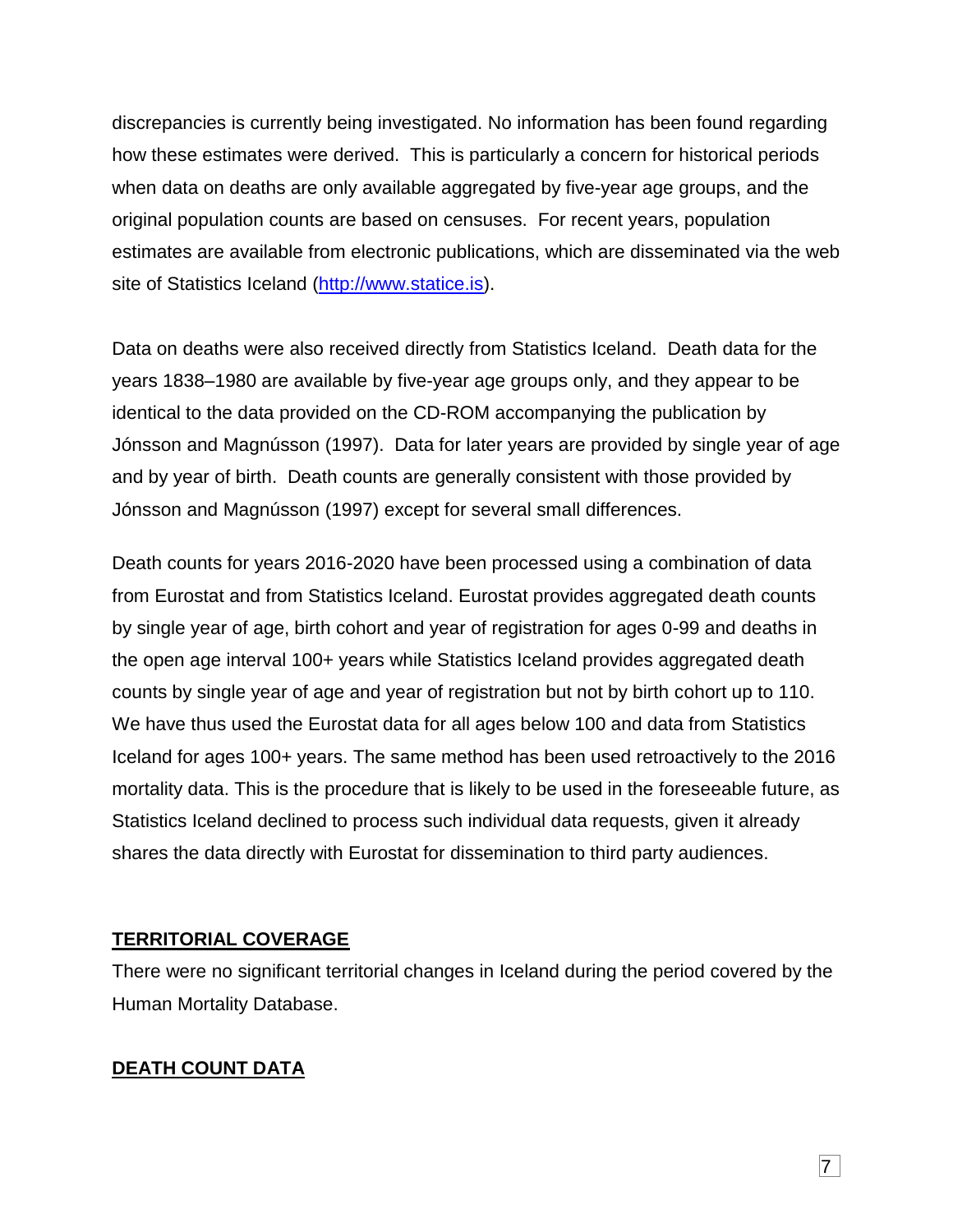### *Coverage and Completeness*

Since it is required by law to register vital events, the registration of deaths is considered virtually complete.

### **POPULATION COUNT DATA**

### *Coverage and Completeness*

Population estimates for Iceland are available from censuses and later from the population register. Both censuses and the population register provide estimates of resident (*de jure*) population (see also below). The National Population Register includes Icelandic personnel of Icelandic embassies abroad but excludes embassy personnel in Iceland and the NATO base staff and their families (Jónsson and Magnússon, 1997). Population estimates, and especially those based on the population register, are considered to be of very good quality.

## **BIRTH COUNT DATA**

## *Coverage and Completeness*

Since it is required by law to register vital events, the registration of births is considered virtually complete.

## **DATA QUALITY ISSUES**

Before publication of the data, the quality of the estimated death rates is assessed and the estimates calculated for the Human Mortality Database (HMD) (e.g.,  $e_0$ ,  $q_0$ ) are compared with those available from external sources. One of the problems currently present in the data for Iceland is the exceptionally high male life expectancy at age 100 in some early years (as shown in the figure below for 1871):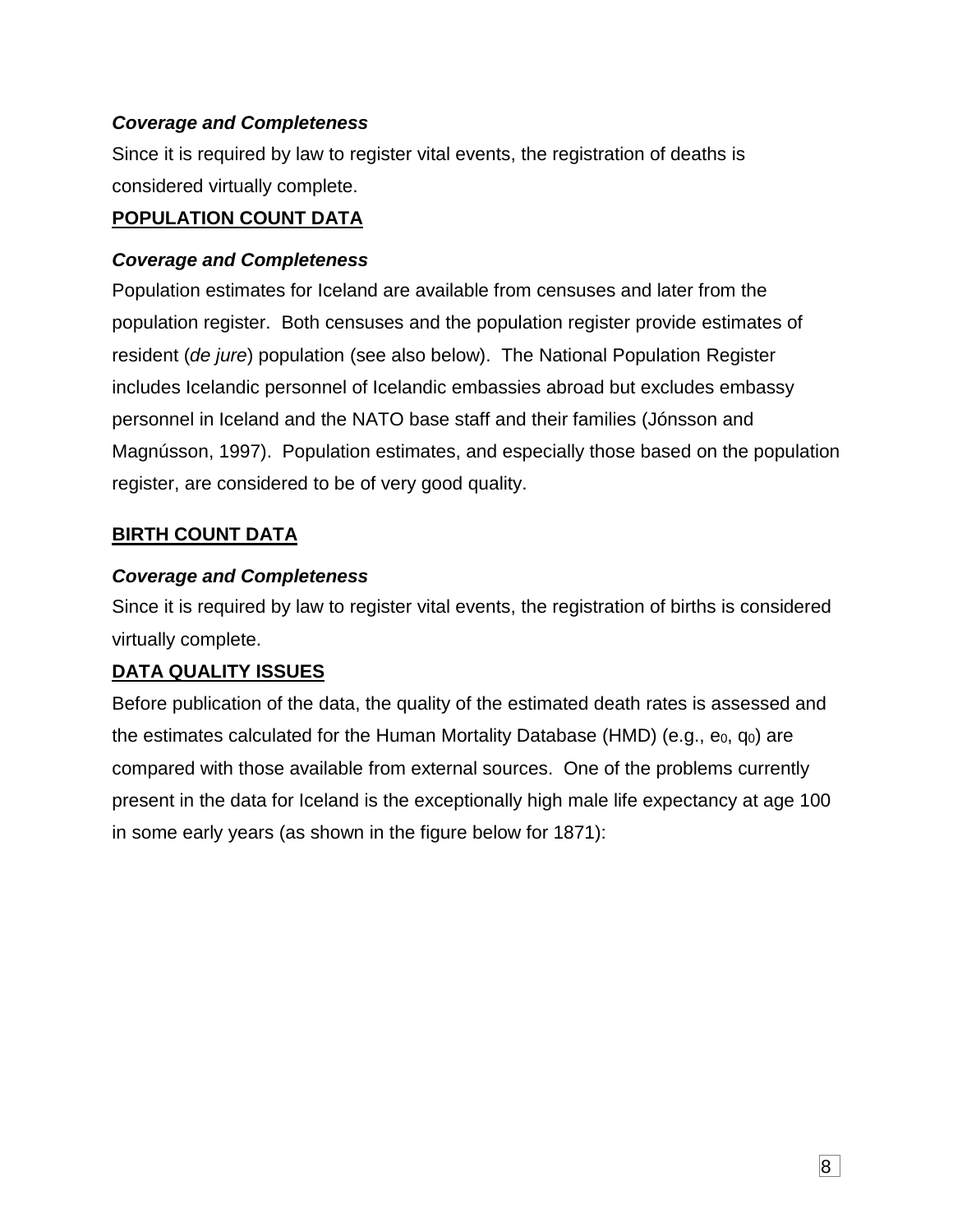

Figure 1. Life expectancy at age 100, Iceland, males and females

This implausible estimate results from the application of the procedure to smooth death rates at ages 80 and over. For populations with a very small number of deaths at such advanced ages (e.g., in this case, there are only 11 deaths above age 80 and none above age 90), the observed death rates can be highly variable. When combined with age misstatement at older ages, this creates issues of identification for the parameters in the smoothing model. In the particular case of Iceland, the smoothing procedure returns a constant mortality curve with a mortality level of 0.085. The remaining life expectancy is consequently  $e(100) = 1/0.085 = 11.8$  years. Another side effect of this smoothing procedure, exaggerated by age overstatement, is that certain years (1844, 1845, 1861, 1863, 1869, 1871, 1879, 1884, 1890, 1894, 1902 for males; 1852,1864,1878, 1882 for females) show a constant hazard, implying a constant remaining life expectancy after age 80.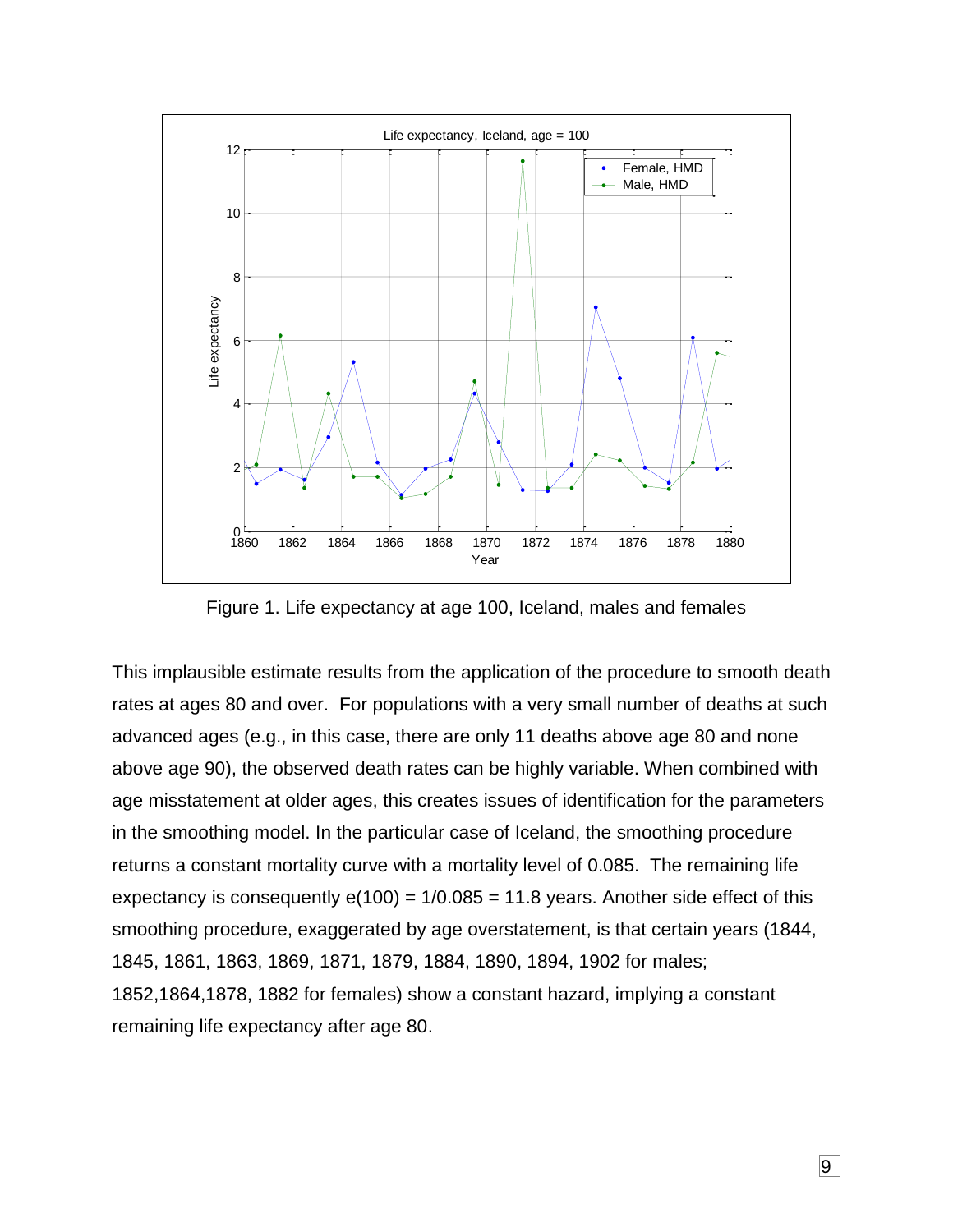More plausible results could be produced by applying the smoothing procedure to a broader age group (it is currently 80 and over), on 5-year grouped ages, to a range of years instead of single calendar years, or using weighted least squares estimation instead of MLE. This is not attempted as it is not in accordance with the current HMD Methods Protocol. Applying a uniform set of methods across all countries helps to ensure that HMD estimates are comparable across time and across countries. Yet, it may present problems in special cases such as this one. The HMD technical team is working to devise a methodological solution that will help resolve this problem.

#### **REVISION NOTES**

#### *Changes with the February 2018 revision:*

**Death counts:** The February 2018 update includes death counts for the years 2014- 2016. Information for the years 2014 and 2015 combines data from Eurostat and Statistics Iceland (see RefCode 36), that is we used the death counts by calendar year, sex, single year of age and birth cohort available from Eurostat for ages 0-99 and the death counts by calendar year, sex, single year of age from Statistics Iceland (with no birth cohort information) for ages 100 and above. Death counts for 2016 were extracted from the Statistics Iceland website and are not cross-tabulated by birth cohort. The current update is provisional and will be revised once more detailed mortality data become available from Statistics Iceland at the high ages.

**Life tables:** All life tables have been recalculated using a modified methods protocol. The revised protocol (Version 6) includes two changes: 1) a more precise way to calculate a0, the mean age at death for children dying during the first year of life and 2) the use of birth-by-month data (when available) to more accurately estimate population exposures. These changes have been implemented simultaneously for ALL HMD series/countries. For more details about these changes, see the revised Methods Protocol (at http://www.mortality.org/Public/Docs/MethodsProtocol.pdf), particularly section 7.1 on Period life tables and section 6 and Appendix E on death rates. The life tables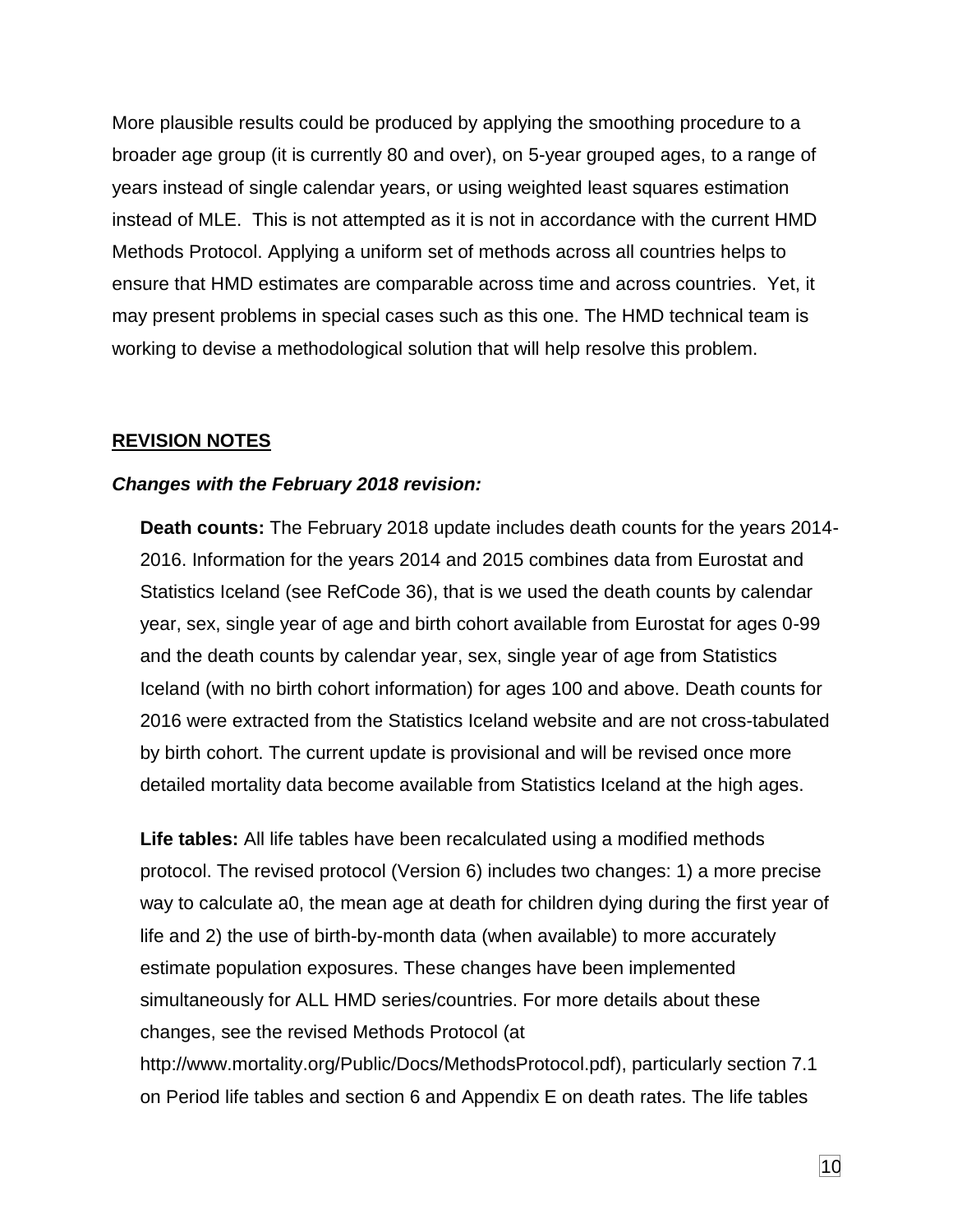calculated under the prior methods protocol (Version 5) remain available at v5.mortality.org but will not be updated in the future.

### **ACKNOWLEDGEMENTS**

The authors would like to thank Brynjolfur Sigurjonsson, Sigrún Helgadóttir and Guðjón Hauksson at Statistics Iceland for their help in obtaining the deaths and population data,

and for valuable comments on the nature of the data and sources of population

#### statistics.**REFERENCES**

- Eydal, Guðný Björk and Ottósdóttir, Guðbjörg. (2009). *Immigration and the economic crisis: The case of Iceland* [Working Papers 4]. Reykjavík: Þjóðmálastofnun Háskóla Íslands.
- Goyer, Doreen and Gera Draaijer. (1992). "*The Handbook of National Population Censuses*." Greenwood press.
- Guttormsson, Loftur and Garðarsdóttir, Ólöf. (2002). "*The Development of Infant Mortality in Iceland, 1800–1920.*" Volume 3, Issue 1, Print: 1403-8668; Electronic: 1404 -4013. Available online at <http://www.ep.liu.se/ej/hygiea/ra/015/paper.pdf> Jónsson, Guðmundur and Magnússon, Magnús S. eds. (1997). *Hagskinna. Icelandic Historical Statistics with CD-ROM* Reykjavík: Statistical Bureau of Iceland.
- Larusson, Olafur. (1936). "*Island in Nordisk Kultur: Befolkning i Oldtiden*." Copenhagen: J.H. Schultz.
- Ministry of Social Affairs. (2007). Government Policy on the Integration of Immigrants. Retrieved July 6, 2015, from http://www.felagsmalaraduneyti.is/media/acrobatenskar\_sidur/stefna\_integration\_of\_immigrants.pdf
- Oeppen and Vaupel. (2002). "*Broken Limits to Life Expectancy*." Science, Vol 296, Issue 5570, 1029-1031.
- Pálsson and Edwards. (1972). "*Book of settlement*." Manitoba Press.
- Roto, Johanna and Rasmussen, Rasmus Ole (2010). *"40 years of population change in West Norden". Journal of Nordregio – Volume 10, nº 3, 2010. Available online at http://www.nordregio.se/Metameny/About-Nordregio/Journal-of-Nordregio/Journal-of-Nordregio-2010/Journal-of-Nordregio-no-3-2010/40-yearsof-population-change-in-West-Norden/*
- Steffensen, Jon. (1968). "*Population: Island in Kulturhistorisk Leksikon for nordisk middelalder*." Reykjavík: Statistical Bureau of Iceland.
- Steingrímsson, Rev. Jón and Keneva Kunz. (1998). *"Fires of the Earth: The Laki Eruption 1783-1784.*". University of Iceland Press.
- Stephensen, Magnús . (1808). "*Island I det Attende Aarhundrede*.". Copenhagen: Gyldendal, original published in Icelandic in 1806.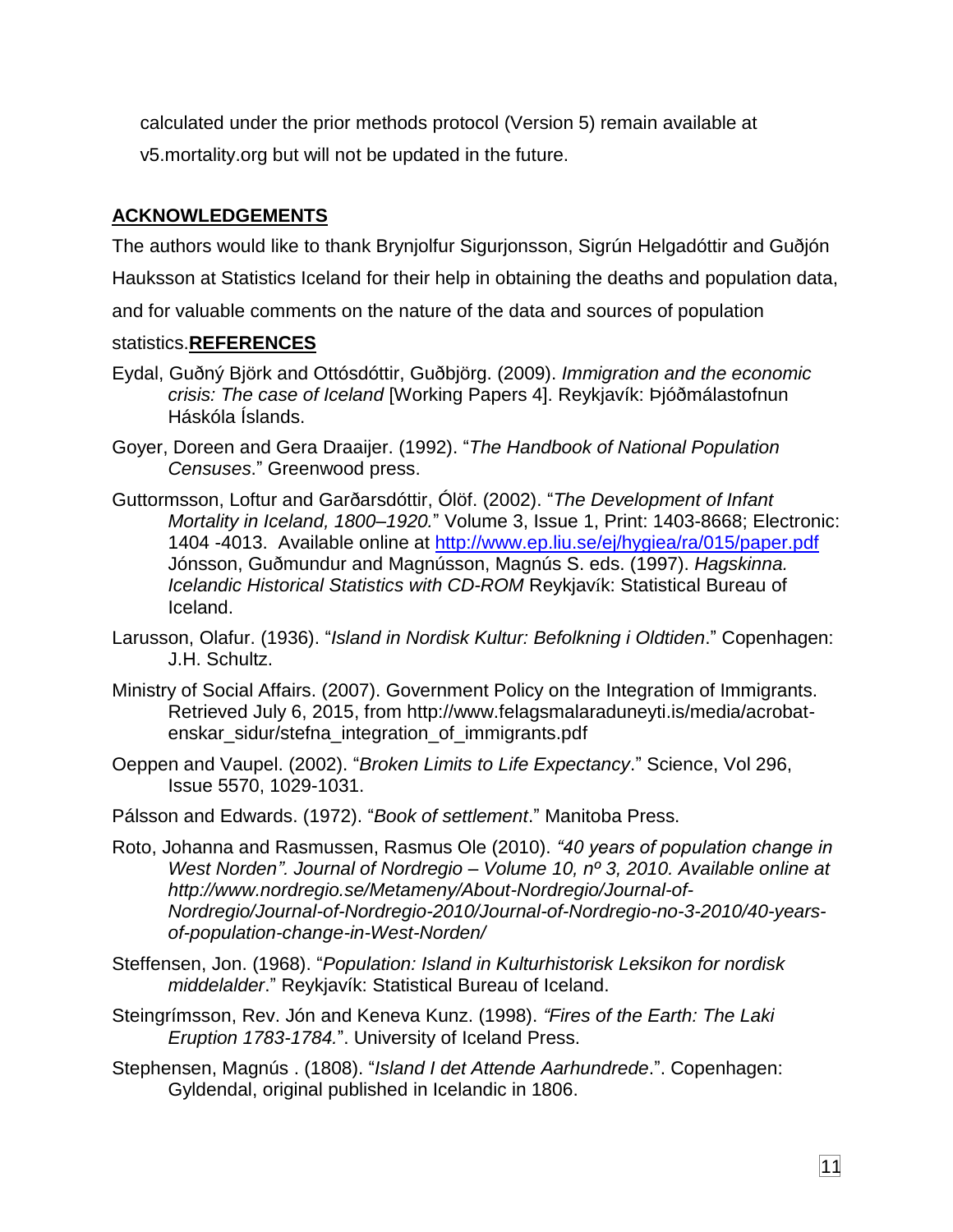- Thorarinsson, Sigurdur. (1944). "*Tefrokronologiska sdudier pa Island*." Geografiska Annaler.
- Thordarson, Th., and Self, S. (1993). "*The Laki (Skaftar Fires) and Grimsvotn eruptions in 1783-1785*." Bulletin of Volcanology, v. 55, pp. 233-263.
- Tomasson, Richard. (1977). "*A Millennium of Misery: The Demography of the Icelanders.*" Population Studies.
- Wikipedia, *the Free Encyclopedia* [\(http://en.wikipedia.org/wiki/Lakagigar\)](http://en.wikipedia.org/wiki/Lakagigar). Accessed October, 2004.
- Ziegler, Philip. (1969). "*The black deaths*." Harmondsworth: Pengiun Books.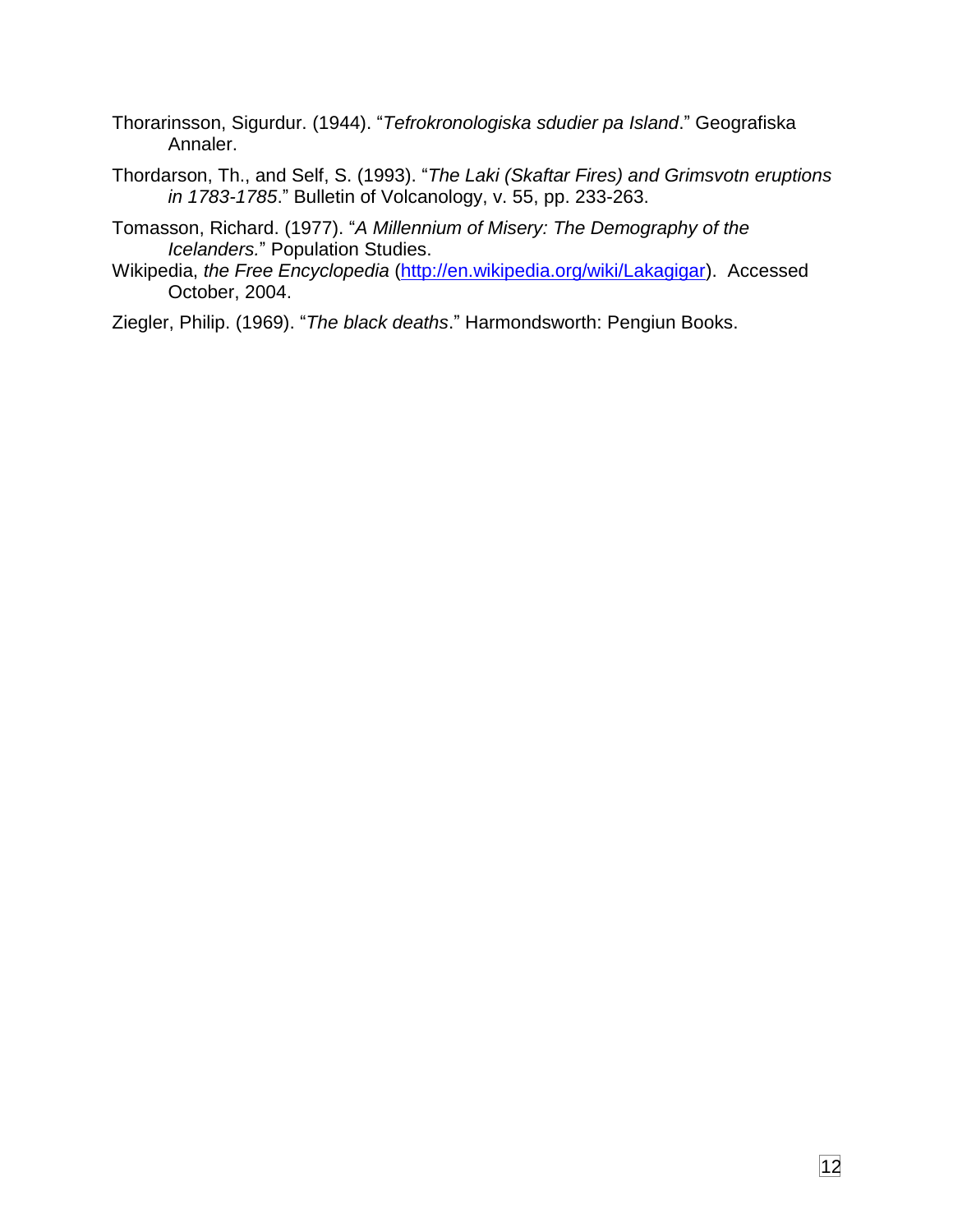## **APPENDIX I: DESCRIPTION OF THE ORIGINAL DATA USED FOR HMD CALCULATIONS**

## **DEATHS**

|                  | Period   Type of<br>Data                                            | Age<br>Groups           | Comments                                                                                                                                      | $RefCode(s)^{+}$                    |
|------------------|---------------------------------------------------------------------|-------------------------|-----------------------------------------------------------------------------------------------------------------------------------------------|-------------------------------------|
| $1838 -$<br>1854 | Deaths by $ 0, 1-2, 3-$<br>sex and<br>age group   100+<br>to $100+$ | $4, 5-9, $              | Includes deaths to the de jure<br>population. Data received<br>directly from Statistics<br>Iceland.                                           | $\overline{7}$                      |
| $1855 -$<br>1980 | Deaths by $ 0, 1, , 4$ ,<br>sex and<br>age group<br>to 100+         | $5-9, \ldots$<br>$100+$ |                                                                                                                                               | $\overline{7}$                      |
| $1981 -$<br>2013 | Deaths by<br>sex,<br>cohort<br>and<br>single<br>year of<br>age      | 0, 1,                   | Data have been received<br>directly from Statistics<br>Iceland.                                                                               | 1, 2, 16, 20, 23, 25, 28,<br>29, 33 |
| 2014-<br>2020    | Deaths by<br>sex,<br>cohort<br>and<br>single<br>year of<br>age      | 0, 1,                   | <b>Combines data from Eurostat</b><br>(0-99), with information by<br>birth cohort and Statistics<br>Iceland (100-110) with no<br>birth cohort | 36, 41, 45, 46, 47, 51              |

† The reference code is used in the raw data files (Input Database) to link data with sources. max=maximum age attained; unk=deaths of unknown age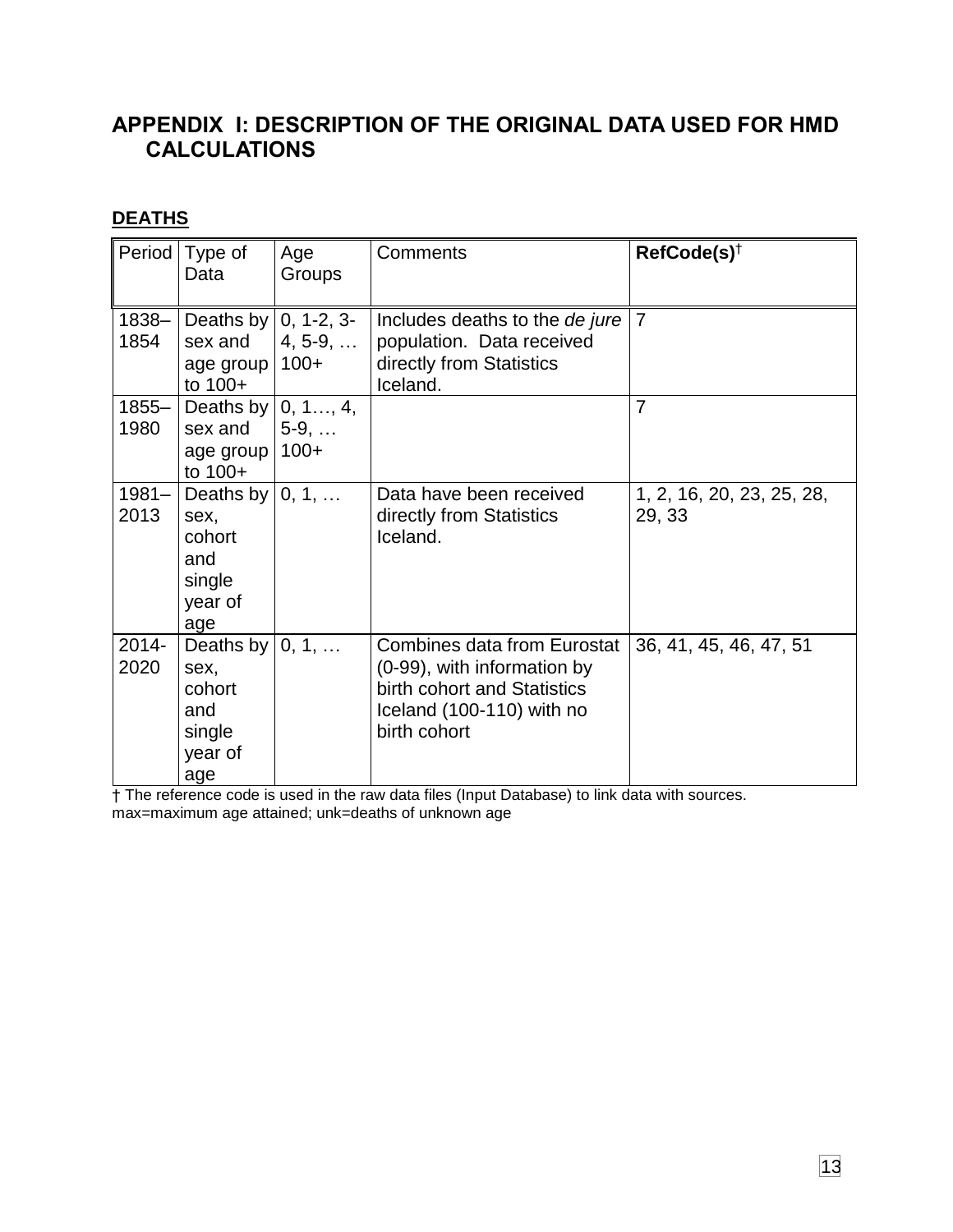## **POPULATION**

| Period   | Type of<br>Data  | Age       | Comments                   | $RefCode(s)^{+}$        |
|----------|------------------|-----------|----------------------------|-------------------------|
|          |                  | Groups    |                            |                         |
| $1840 -$ | Annual           | By single | <b>Resident population</b> | 6, 5, 11, 4, 9, 10, 13, |
| 2011     | December         | year of   |                            | 24, 30                  |
|          | 31 <sup>st</sup> | age       |                            |                         |
|          | population       |           |                            |                         |
|          | estimates        |           |                            |                         |
| 2012-    | Annual           | By single | <b>Resident population</b> | 32, 38, 42, 48          |
| 2021     | January          | year of   |                            |                         |
|          | 1st              | age       |                            |                         |
|          | population       |           |                            |                         |
|          | estimates        |           |                            |                         |

## **BIRTHS BY SEX**

| Period    | Type of Data                           | Comments | $RefCode(s)^{\dagger}$                                |
|-----------|----------------------------------------|----------|-------------------------------------------------------|
| 1838-2020 | Annual number of live<br>births by sex |          | 8, 15, 35, 14, 17,<br>  21, 26, 27, 34, 39,<br>43, 49 |

### **BIRTHS BY MONTH**

| Period    | Type of Data                 | Comments | $\ $ RefCode(s) <sup>†</sup> |
|-----------|------------------------------|----------|------------------------------|
| 1853-2020 | <b>Annual number of live</b> |          | 131, 40, 44, 50              |
|           | births by month              |          |                              |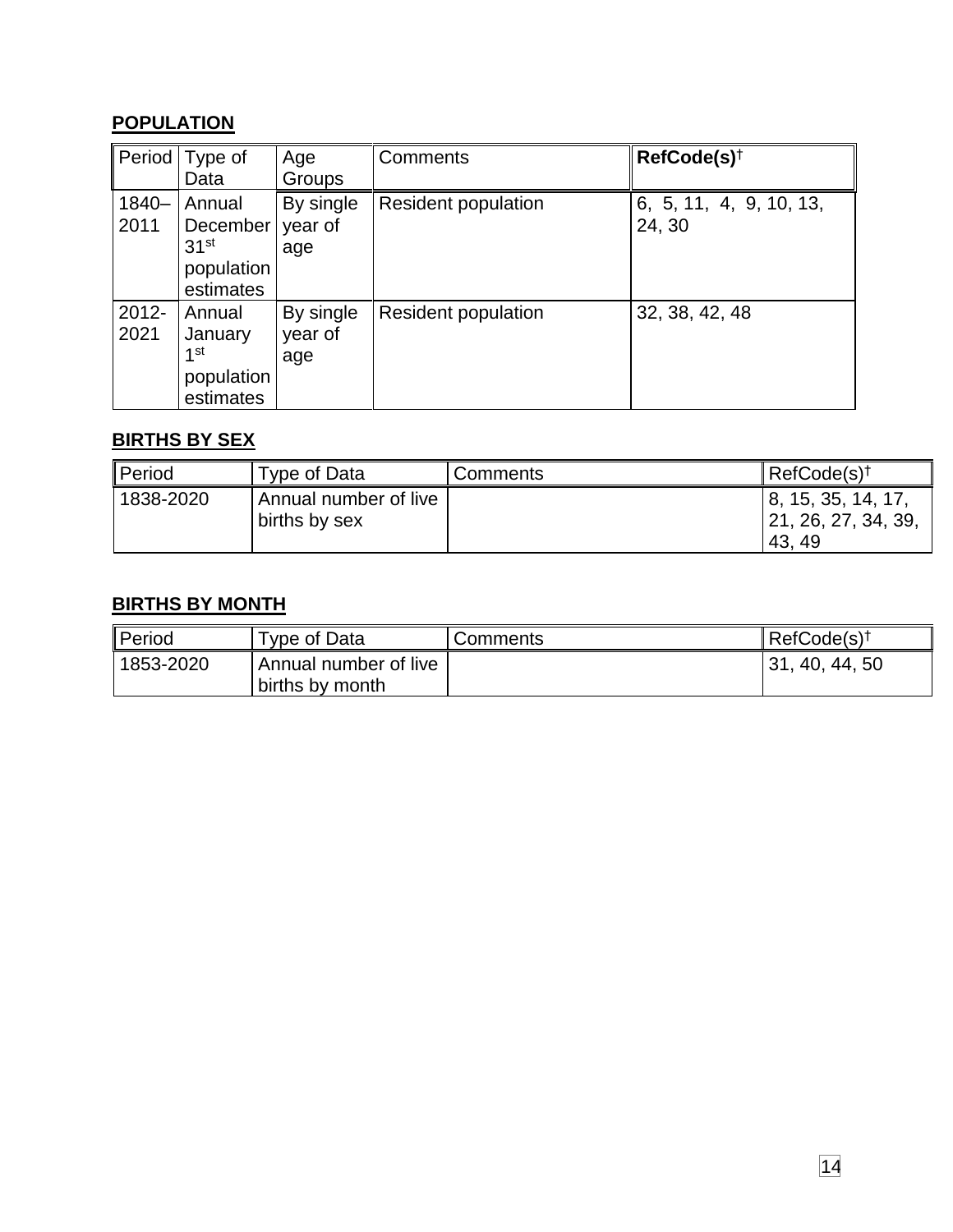# **APPENDIX II CENSUSES IN ICELAND**

Information on Icelandic censuses with a brief description of each census can be found in Goyer and Draaijer (1992). Here, the most relevant information is reproduced.

| 1              | 1703                | It was the first modern census in the world.                                                                                                                                 |
|----------------|---------------------|------------------------------------------------------------------------------------------------------------------------------------------------------------------------------|
| $\overline{2}$ | 1729                | There was a census of only three districts in this year,<br>the purpose of which was to aid officials in the ongoing<br>Danish resettlement of Greenland.                    |
| 3              | 1769                | It was taken along with a census of Denmark. However,<br>no publications with results have been located.                                                                     |
| 4              | 1785                | Only one table with results from this census is available:<br>counts by age and sex and by county.                                                                           |
| 5              | 1801, 1835          | These censuses were conducted by the Danish<br>government.                                                                                                                   |
| 6              | 1840                | No publications were found from this census.                                                                                                                                 |
| $\overline{7}$ | 1845                |                                                                                                                                                                              |
| 8              | 1850                | De jure census. The publication also contains vital<br>statistics for 1827-1849.                                                                                             |
| 9              | 1855                | The conduct and scope of this census was the same as<br>that of 1850. Vital statistics were updated to 1854.                                                                 |
| 10             | 1860, 1870          |                                                                                                                                                                              |
| 11             | 1880, 1890          | Copies of the publication with results from these<br>censuses have not been found.                                                                                           |
| 12             | 1901                | This was the last of the series of Icelandic censuses that<br>were conducted by the Danish Government. It was de<br>jure with the de facto total number of inhabitants only. |
| 13             | 1910                | This was the first census conducted by the Statistical<br>Bureau of Iceland; it continued to be de jure with the de<br>facto total number of inhabitants.                    |
| 14             | 1920, 1930,<br>1940 |                                                                                                                                                                              |